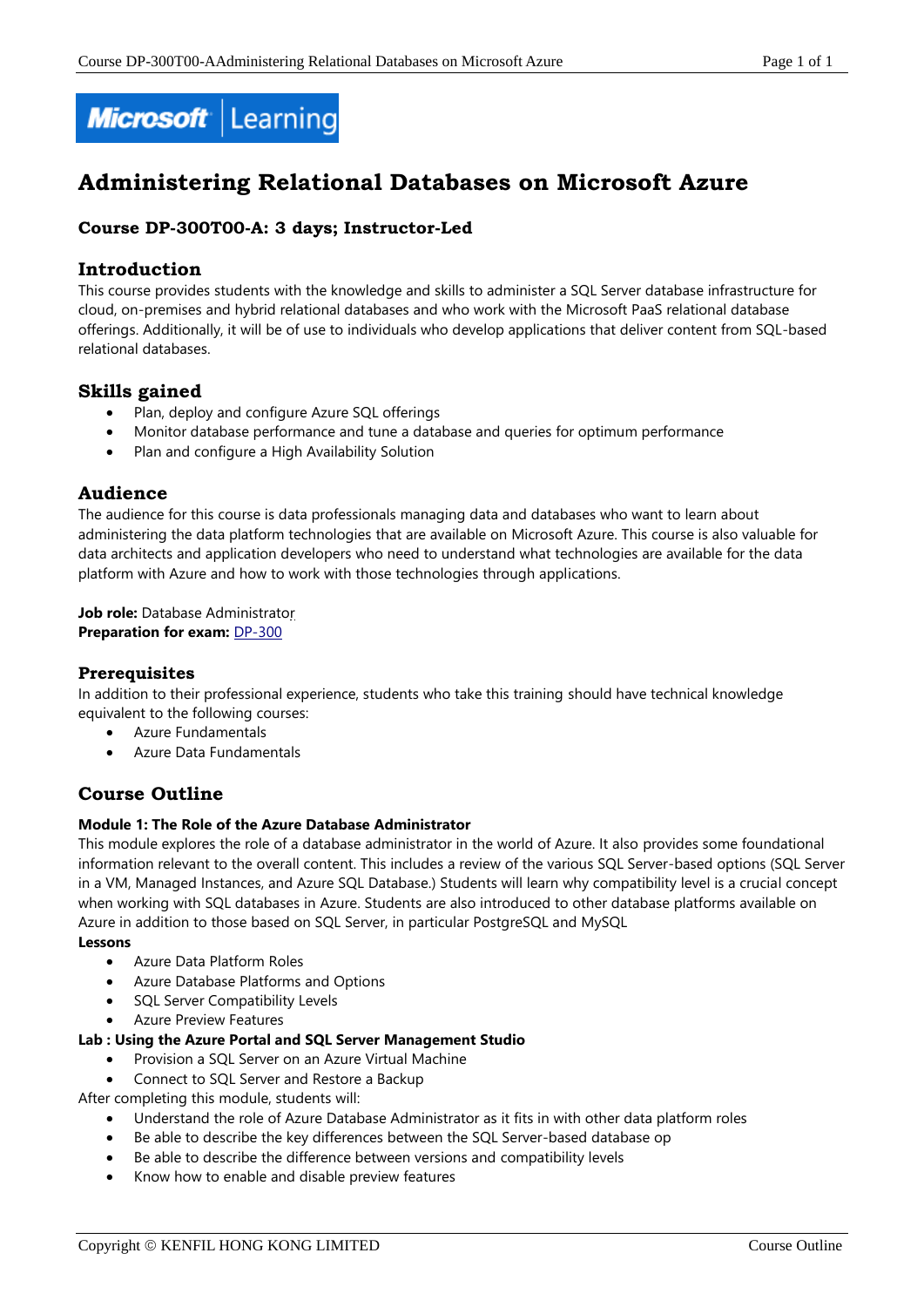#### **Module 2: Plan and Implement Data Platform Resources**

This module introduces methods for deploying data platform resources in Azure. You will learn about options for both upgrading and migrating existing SQL databases to Azure. You will learn how to set up Azure resources to host SQL Server on a Virtual Machine, a Managed Instance, Azure SQL Database and either PostgreSQL or MySQL. You will learn how to determine which options are best based on specific requirements including the High Availability and Disaster Recovery (HADR) needs. They will learn to calculate resource requirements and create templates for their deployments.

#### **Lessons**

- Deploying SQL Server using IaaS
- Deploying SQL Server using PaaS
- Deploying Open Source Database Solutions on Azure

#### **Lab : Deploying Azure SQL Database**

- Deploy a VM using an ARM template
- Configure resources needed prior to creating a database
- Deploy an Azure SQL Database
- Register the Azure SQL Database instance in Azure Data Studio and validate connectivity
- Deploy PostgreSQL or MySQL using a client tool to validate connectivity

After completing this module, students will:

- Deploy resoureces using manual methods
- Reconmmend an appropriate databvase offering based on requirements
- Configure database resources
- Evaluate and implement a strategy for moving a database to Azure

#### **Module 3: Implement a Secure Environment**

This module explores the practices of securing your SQL Server Database as well as an Azure SQL database. This includes a review of the various SQL Server-based options as well as the various Azure options for securing Azure SQL Database as well as the databases with reside within Azure SQL Database. . Students will lean why security is crucial when working with databases. . Students are also introduced to other database platforms available on Azure in addition to those based on SQL Server, in particular, Azure Database for MariaDB/MySQL/PostgreSQL

#### **Lessons**

- Configure Database Authentication
- Configure Database Authorization
- Implement Security for Data at Rest
- Implement Security for Data in Transit
- Implement Compliance Controls for Sensitive Data

#### **Lab : Implement a Secure Environment**

- Configure a server-based firewall rule using the Azure Portal
- Authorize Access to Azure SQL Database with Azure Active Directory
- Enable Advanced Data Security and Data Classification
- Manage access to database objects

After completing this module, students will:

- Understand the differences between Windows, SQL Server and Azure Active Directory Authentication
- Describe and configure both data-at-rest encryption solutions as well as data-in-transit encryption
- Implement a data sensitivity solution

## **Module 4: Monitor and Optimize Operational Resources**

This module will teach you about resource optimization for your databases created using either IaaS or PaaS services. The module also covers monitoring server and hardware resources. It will familiarize you with the various tools available for monitoring performance and establishing a baseline. You will learn how to interpret performance metrics for the most critical resources. You will also learn how to troubleshoot database performance using Azure SQL Database Intelligent Insights.

#### **Lessons**

- Baselines and Performance Monitoring
- Major Causes of Performance Issues
- Configuring Resources for Optimal Performance
- User Database Configuration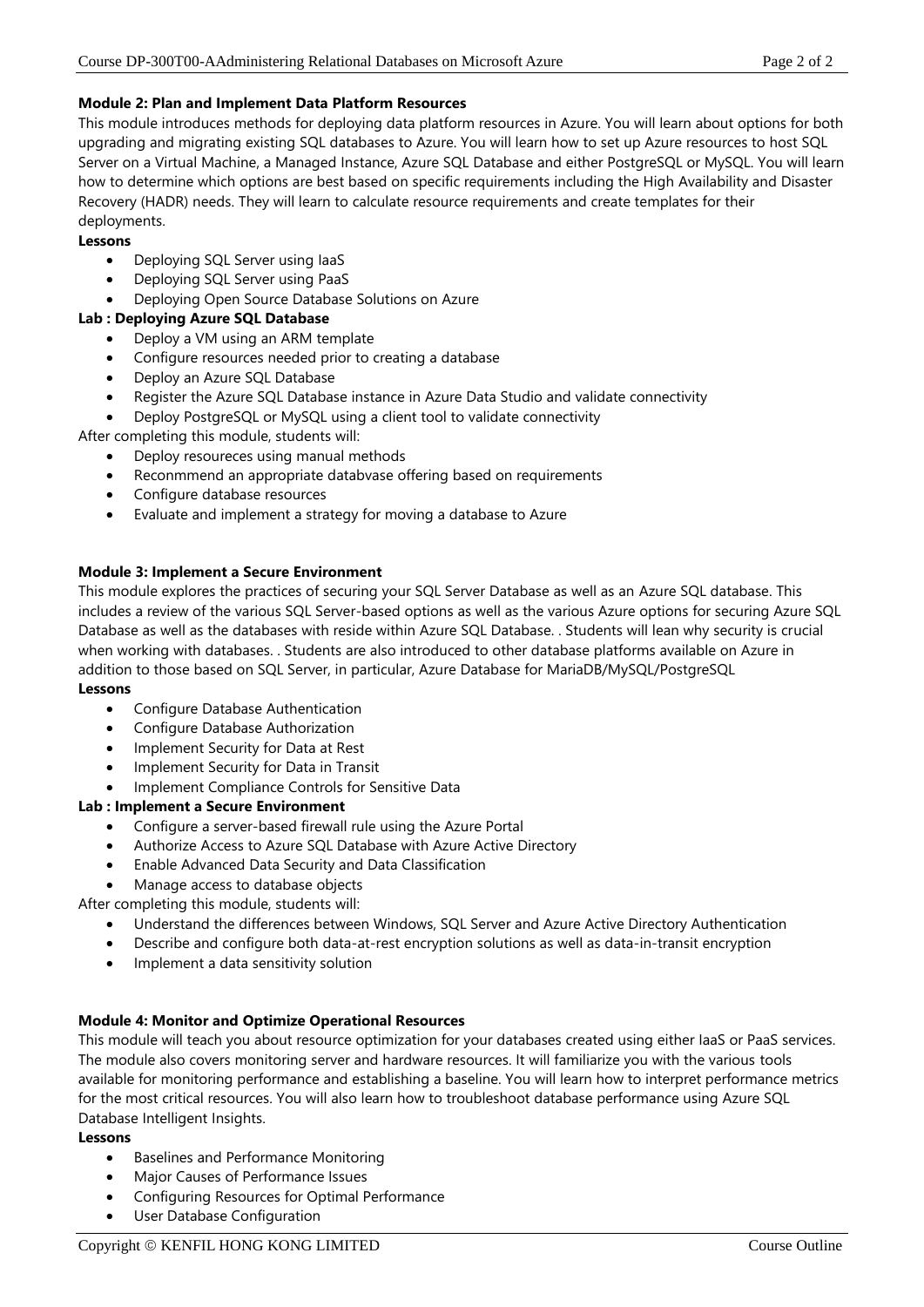Performance-related Maintenance Tasks

### **Lab : Monitor and Optimize Resources**

- Isolate CPU Problems
- Use Query Store observe blocking problems
- Detect and correct fragmentation issues

After completing this module, students will:

- Monitor activity and compare to a baseline
- Define maintenance tasks related to performance
- Identify major causes of performance problems
- Configure resources for optimal performance
- Configure a user database for optimal performance

#### **Module 5: Optimize Query Performance**

Query execution plans are potentially the most important aspect of database performance. Improving bad plans is certainly an area where a small amount of effort can bring huge improvements. While hardware issues can limit query performance, improving hardware usually yields performance improvements in the 10-20% range, at most. More commonly database administrators encounter queries that are not optimized, have stale or missing statistics, have missing indexes, or poor database design choices that lead to the database engine doing more work than is necessary to return results for a given query. Improving the plans can sometimes yield performance improvements in the 100- 200% range or even more, meaning that after improving a plan with better indexes or statistics, a query could run twice or three times as fast! This module provides details on how to analyze individual query performance and determine where improvements can be made.

#### **Lessons**

- Understanding SQL Server Query Plans
- Explore Performance-based Database Design
- Evaluate Performance Improvements

#### **Lab : Query Performance Troubleshooting**

- Identify issues with database design AdventureWorks2017
- Isolate problem areas in poorly performing queries in AdventureWorks2017
- Use Query Store to detect and handle regression in AdventureWorks2017
- Use query hints to impact performance in AdventureWorks2017

After completing this module, students will:

- Analyze query plans and identify problem areas
- Evaluate potential query improvements
- Review table and index design
- Determine whether query or design changes have had a positive effect

#### **Module 6: Automation of Tasks**

A common goal for database administrators in many environments is to automate as many of their repetitive tasks. This can be as simple as using scripting to automate a backup process, and as complex as building a fully automated alerting system. This module provides details of automating tasks to simplify the DBA's job. Methods include scheduling tasks for regular maintenance jobs, as well as multi-instance administration and configuration of notifications for task success or failure or non-completion.

#### **Lessons**

- Setting up Automatic Deployment
- Defining Scheduled Tasks
- Configuring Extended Events
- Managing Azure PaaS resources Using Automated Methods

#### **Lab : Automating Tasks**

- Deploy an Azure template from a Quickstart template on GitHub
- Configure notifications based on performance metrics
- Deploy an Azure Automation Runbook (or elastic job) to rebuild indexes on an Azure SQL Database After completing this module, students will:
	- Deploy resources using automated deployment scripts
	- Create scheduled tasks
	- Create notifications and alerts